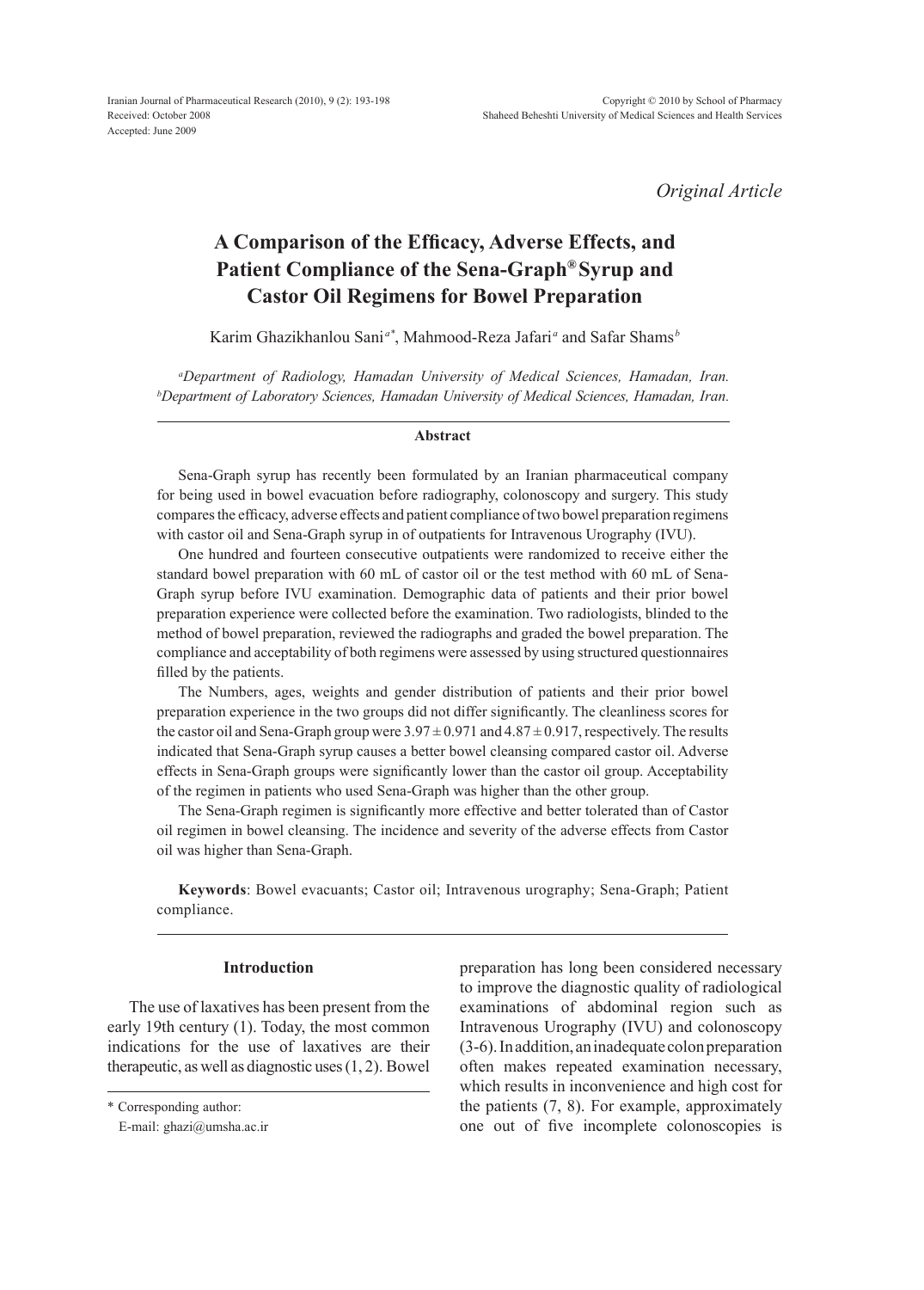the result of inadequate bowel preparation (9). Almost since their introduction, laxatives have been used for bowel cleansing and there has been controversy over the methods utilized to prepare the colon for the examination (9, 10). Especially, in the past two decades, various bowel cleansing methods have been proposed (11). An ideal colon preparation must provide a safe and rapid cleansing acceptable to the patients, with little or no discomfort and side effects. However, most of the presently available methods do not have these criteria (5, 11).

Castor oil is commonly used as a preparation means for radiological and colonoscopy examinations, but its aftertaste and oily texture are intolerable by most patients (7). Also, castor oil is more likely to cause adverse effects such as abdominal cramping, vomiting, nausea, abdominal fullness, fainting and insomnia (7, 10). Since, in 35% of the cases, patient discomfort is a major factor of failed colon preparations (9, 12), replacement of a well tolerated method for bowel cleansing seems to be necessary (5).

Recently Sena-Graph syrup has been formulated by an Iranian pharmaceutical company for being used in bowel evacuation before radiography, colonoscopy and surgery. Sena-Graph is a 60 mL watery texture syrup (consisting *Cassia angustifolia*, sugar, sorbitol, sodium citrate, citric acid, propylene glycol, propylene paraben, methyl paraben, lemon essence, rosewater and water), 100 mL of which contains 200 mg sennosides A and B (13). Senna extract is a cathartic obtained from *Cassia acutifolia* and *Cassia augustifolia* (10).

The purpose of this study was to compare the bowel cleansing efficacy, adverse effects and patient compliance of the two laxatives, castor oil and Sena-Graph syrup, in the routine bowel preparation of outpatients for Intravenous Urography (IVU).

#### **Experimental**

One hundred and fourteen consecutive outpatients who were scheduled for IVU examination were randomized to enroll into the study (57 patients in Sena-Graph group and 57 in castor oil group). As there was not any similar study, an exact estimation of the sample size was not possible. Therefore, because of the time limitations a six months period was considered as adequate for the study. All of the patients who referred to the Ekbatan Hospital (Hamadan University of Medical Sciences) for IVU examination during the 6 months period from April 2008 to September 2008, and who completed the informed consent form, were registered in the study. Single random sampling method was used in this study and the patients received either the castor oil or the Sena-Graph regimen. According to recommendations of producers, pregnant and nursing women, children less than 6 years, and patients with GI obstruction or GI inflammatory disorders were excluded from the study (13). A written informed consent form that was approved by the Ethics Committee of Hamadan University of Medical Sciences, was designed in Persian and signed by all of the participants.

Eligible patients were randomized to receive either the standard bowel preparation by 60 mL of castor oil or the test preparation by 60 mL of Sena-Graph syrup. Both groups were instructed to start the preparation around 4:00 p.m. the day before the IVU which was scheduled after 8:00 a.m.

Demographic data such as the age, weight, gender, prior bowel preparation experience, and medical history were recorded for all of the participants. After obtaining a plain image of the abdomen as the first step of IVU examination, two radiologists who were blinded to the bowel preparation regimens reviewed and graded the radiographs separately and independently. To evaluate the degree of fecal residue on the plain abdominal images, a grading system was made. When no residual fecal material was seen in a specified area of the film (region between xiphoid, symphysis pubis and iliac crests), the score was 3; when residual materials were seen in less than one-third of the specified area, the score was 2; and if the residue all the material were seen in less than two thirds, and more than one-third of the specified film area, the score was recorded as 1; and finally the score was reported as 0, if there was residue in more than two-thirds of the area (4).

A self-administered structured questionnaire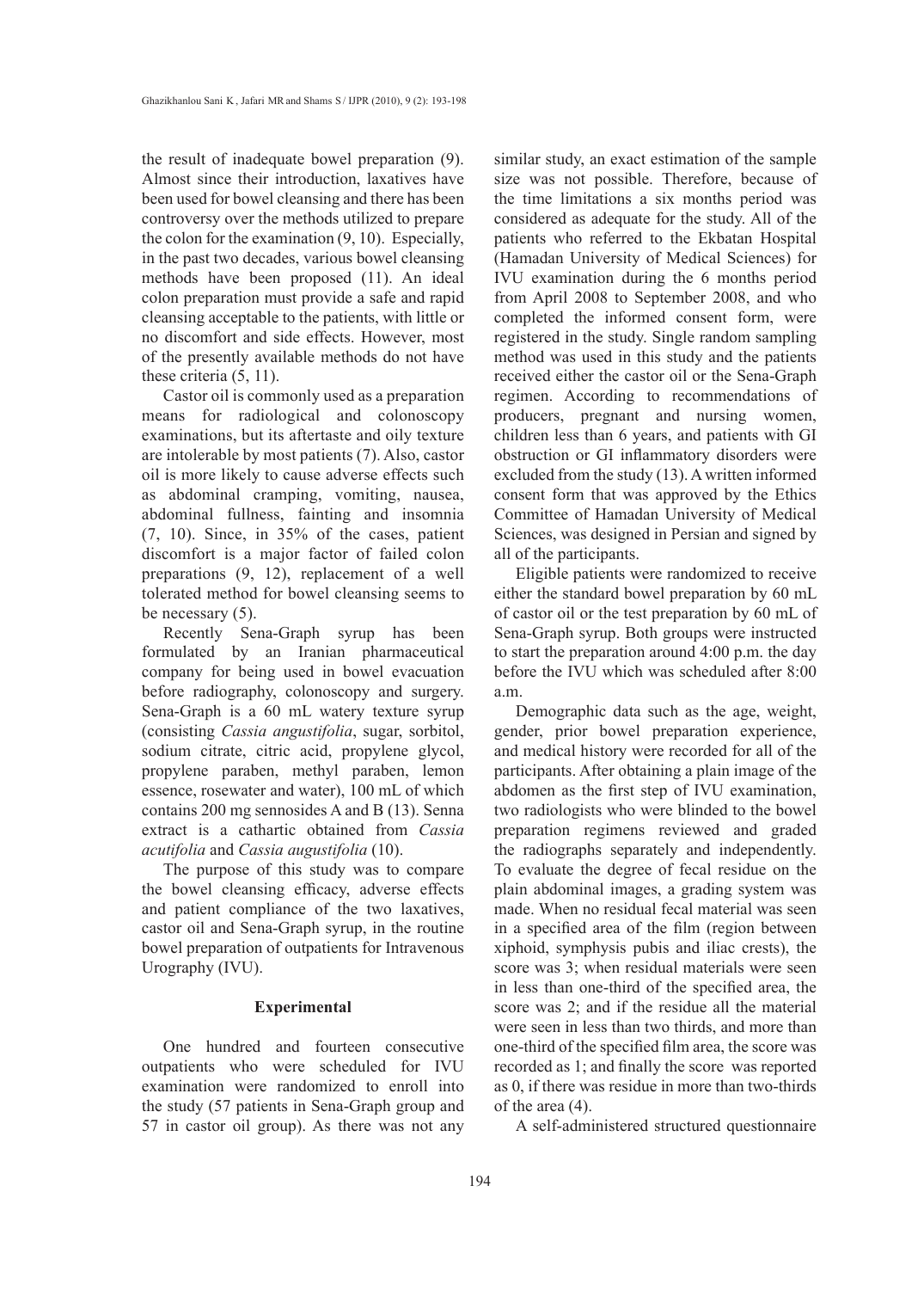|        |                                   | Sena-Graph $(n = 57)$               | Castor oil $(n = 57)$             |                                     |            |  |
|--------|-----------------------------------|-------------------------------------|-----------------------------------|-------------------------------------|------------|--|
|        | Men $(n = 20)$<br>$(Mean \pm SD)$ | Women $(n = 37)$<br>$(Mean \pm SD)$ | Men $(n = 21)$<br>$(Mean \pm SD)$ | Women $(n = 36)$<br>$(Mean \pm SD)$ | $P-value*$ |  |
| Age    | $14.13 \pm 42.65$                 | $18.43 \pm 49.50$                   | $16.22 \pm 44.14$                 | $12.59 \pm 41.29$                   | 0.499      |  |
| Weight | $12.95 \pm 76.84$                 | $10.62 \pm 61.85$                   | $12.93 \pm 72.89$                 | $12.34 \pm 65.84$                   | 0.578      |  |

**Table 1.** The number, age and weight distribution of participants in each group.

\* One-way ANOVA

was completed by each patient to assess the adverse effects. The evaluated adverse effects in this study included nausea, vomiting, abdominal pain, abdominal fullness, thirst, fainting, diarrhea, anal irritation, and insomnia. Severity of these effects was graded as none, mild, moderate and severe according to the patient's claims. The illiterate patients were interviewed, and the questions and possible answers were read for them in a loud voice.

Patient compliance, palatability and acceptability of the laxatives were evaluated by using the same questionnaire. Patients' compliance was considered positive if they had been able to complete the bowel preparation regimen. The taste and palatability were graded as desirable and undesirable. Patient acceptance was positive if they would like to utilize the same regimen again.

The design of the questionnaire for evaluating the adverse effects and patient compliance was adapted from the works of Guo et al. (14), Hwang et al. (11), and Chen et al. (7). The reliability of the questionnaires was approved by statistical analysis (Chronbach's Alpha = 0.704). The bowel preparation scoring system was based on the work of Yang et al. (4). Also two pathologists and one radiologist, who were experts at research, evaluated the questionnaires for content validity.

The statistical analysis was performed using

**Table 2.** Comparison of the bowel cleansing scores in each bowel preparation regimens.

|          | Sena-Graph<br>number of patients $(\% )$ | Castor oil<br>number of patients $(\% )$ |
|----------|------------------------------------------|------------------------------------------|
| $\leq$ 2 | 4(7.01)                                  | 14 (24.56)                               |
| $3-4$    | 29 (50.88)                               | 30(52.63)                                |
| 5-6      | 24 (42.11)                               | 13(22.81)                                |

\* Student's t test

(p-value= 0.000)

the SPSS software, version 13. Demographic data were expressed as mean  $\pm$  SD. The Student's t-test was used to compare the bowel cleansing scores between the two groups. The Pearson chi square and Likelihood Ratio tests were used to compare the incidence and severity of adverse effects between the two groups. Patient compliance, acceptability, and palatability of the two laxatives were analyzed by using Fishers exact test.  $P < 0.05$  was defined as being statistically significant.

### **Results and Discussion**

In this study, 57 outpatients were given castor oil as the laxative for bowel preparation, and 57 were given Sena-Graph syrup. The patients demographic data with regard to age, gender and weight are summarized in Table 1. No significant difference in any of these variables was observed between the two groups, although slight difference was observed between the ages of the two groups. Twenty five participants in castor oil group and 22 participants in Sena group had prior bowel preparation experience. Statistical analysis did not show any significant difference in this variable as well (p-value  $= 0.572$ ).

The patients who take Sena-Graph for bowel preparation showed significantly better bowel cleansing compared to the other group. The mean bowel cleanliness score for the Sena-Graph group was  $4.87 \pm 0.917$ , compared to  $3.97 \pm 0.971$  for the castor oil group. Bowel cleansing scores are shown in Table 2. Note that two radiologists scored the bowel cleansing on a 0-3 scale, so the sum of the two scores was in the range of 0 to 6.

The analysis the bowel cleansing scores indicated that there is a statistically significant difference between two groups (p-value = 0.000).

The incidence and severity of the adverse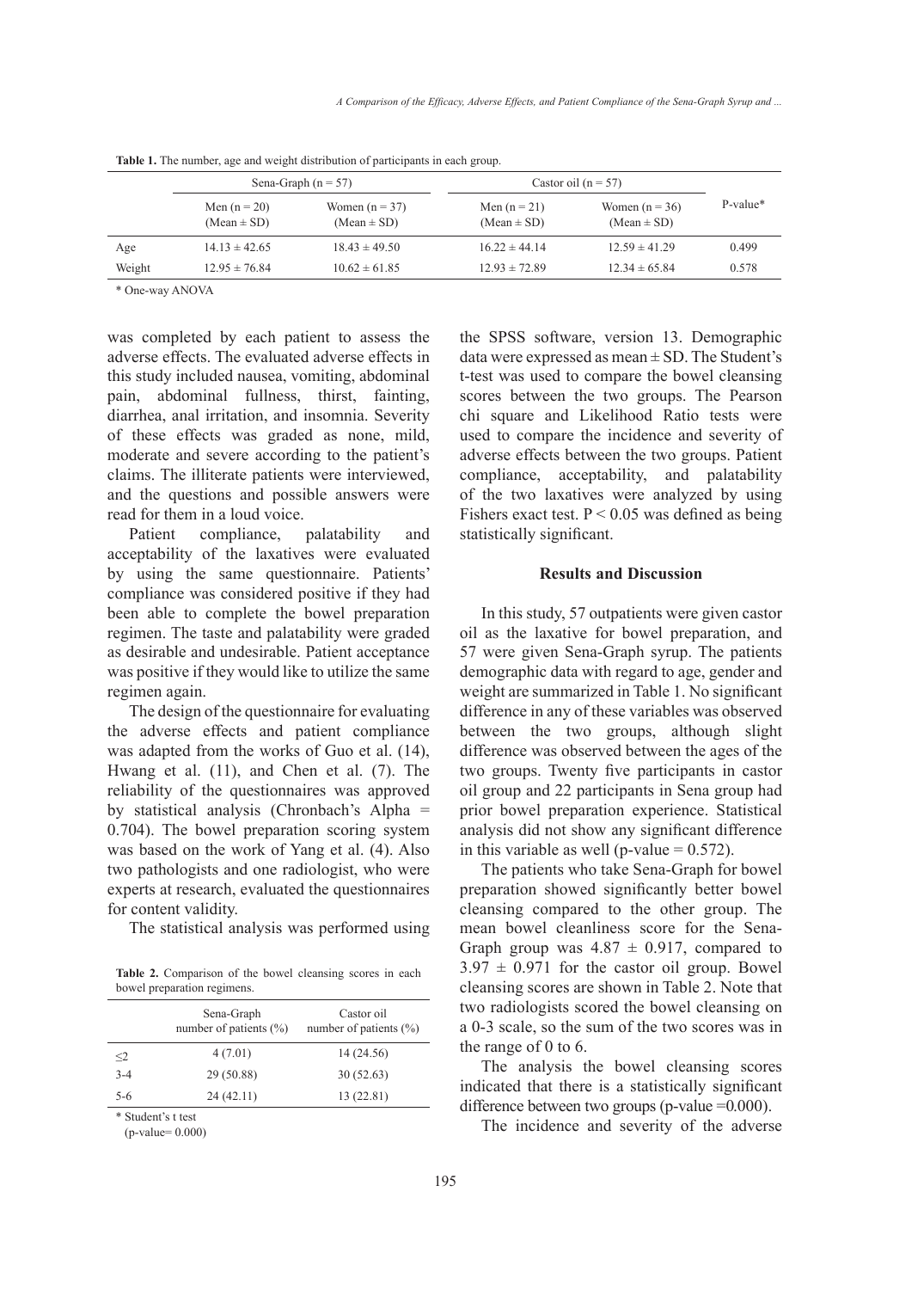|                                 | Sena-Graph |                |                  | Castor oil  |      |          |                  |             |           |
|---------------------------------|------------|----------------|------------------|-------------|------|----------|------------------|-------------|-----------|
|                                 | Mild       | Moderate       | Sever            | Occurrence* | Mild | Moderate | Sever            | Occurrence* | P-Value** |
|                                 |            |                |                  | $(\%)$      |      |          |                  | $(\%)$      |           |
| Nausea <sup>1,2</sup>           | 18         |                |                  | 20(35.0)    | 13   | 19       | $\boldsymbol{0}$ | 32(56.1)    | 0.001     |
| Vomiting <sup>1</sup>           | 14         | 5              | $\boldsymbol{0}$ | 19(33.3)    | 14   | 17       | $\boldsymbol{0}$ | 31(54.4)    | 0.012     |
| Abdominal pain <sup>1</sup>     | 19         | 17             | $\boldsymbol{0}$ | 36(63.2)    | 13   | 23       | $\boldsymbol{0}$ | 36(63.2)    | 0.421     |
| Thirst <sup>1</sup>             | 16         | $\overline{2}$ | $\boldsymbol{0}$ | 18(31.6)    | 20   | 12       | $\boldsymbol{0}$ | 32(56.1)    | 0.020     |
| Fainting <sup>1</sup>           | 20         | $\overline{2}$ | $\mathbf{0}$     | 22(38.6)    | 15   | 9        | $\mathbf{0}$     | 24(42.1)    | 0.139     |
| Abdominal fullness <sup>2</sup> | 18         | 6              | $\mathbf{0}$     | 24(42.1)    | 13   | 26       | 6                | 39(68.4)    | 0.001     |
| Anal irritation <sup>1</sup>    | 28         | 25             | $\mathbf{0}$     | 53 (92.9)   | 16   | 14       | $\mathbf{0}$     | 30(52.6)    | 0.001     |
| $Diar$ rhea $1,2$               | 3          | 37             | 17               | 57 (100)    | 4    | 22       | 26               | 52(91.2)    | 0.003     |
| Insomnia <sup>1</sup>           | 6          |                | $\boldsymbol{0}$ | 7(12.3)     | 20   | 9        | $\boldsymbol{0}$ | 29(50.8)    | 0.001     |

**Table 3.** The occurrence and severity of the Sena-Graph anticipated adverse effects in each group.

\* The occurrence rate was calculated by "frequency of occurrence/total number of subjects.

\*\* Pearson chi square<sup>1</sup> and Likelihood ratio<sup>2</sup> tests were used for Statistical analysis.

effects (including nausea, vomiting, abdominal pain, abdominal fullness, thirst, fainting, diarrhea, anal irritation and insomnia) in the castor oil and Sena-Graph groups are summarized in Table 3. Pearson chi square and likelihood ratio tests were used for determination of the statistical significant differences.

The incidence and severity of some of the adverse effects (i.e. vomiting, nausea, thirst, abdominal fullness, fainting and insomnia) was significantly higher in castor oil group Table 3. However, the incidence and severity of anal irritation was higher in Sena-Graph group. Although the incidence of diarrhea was higher in Sena-Graph group but its severity was higher in castor oil group. A comparison of tolerance, palatability and acceptability of Sena-Graph and castor oil regimens is shown in Figure 1.

Significant differences were observed in compliance, palatability and acceptability of Sena-Graph and castor oil regimens. Evaluation of the taste of the two alternatives showed that most of the patients disliked castor oil and did not like to have this preparation again, while the majority of the patients enjoyed the taste of Sena-Graph. Most of the patients in Sena-Graph group had completed the bowel preparation process, whereas 11 patients in castor oil group (19.3%) could not swallow the castor oil completely. When the patients were asked whether they would take the same preparation in the future, 56 in the Sena-Graph group (98.2%) replied "yes",

compared to only 14 in the castor oil group (24.6%). Statistical analysis by Fisher's exact test revealed a significant relationship between the patients' acceptability and the type of bowel preparation regimens (p-value  $= 0.43$ ).

Most of the published studies have reported that the castor oil regimen is an improper regimen for bowel preparation and causes adverse effects (4, 7, 9, 12, 14-16). Huei-Chen Yang *et al.* (4) showed that excellent or good cleansing was achieved in 60% of patients in castor oil group while 40% of the patients had poor preparation. Also, some previous studies have reported that good bowel cleansing occurs in 54–62% of the castor oil consumers (15, 16). The results of the present study demonstrated that the Sena-Graph regimen was better than castor oil regimen for bowel preparation. Our findings indicated that about 65% of the patients in castor oil group had good bowel preparation (score  $\geq$ 3). This value was 81% in Sena-Graph group (score  $\geq$ 3). These differences between our results and those of the other studies may be related to the different grading system.

The reports of the adverse effects in those patients receiving castor oil regimen for bowel preparation are in good agreement with results reported by Chun-Chia Chen et al (7). The mean incidence of the adverse effects (e.g. nausea, vomiting, abdominal pain, abdominal fullness and fainting) in their study was 22% (range 18– 29%) compared to 28% (range 24–39%) in this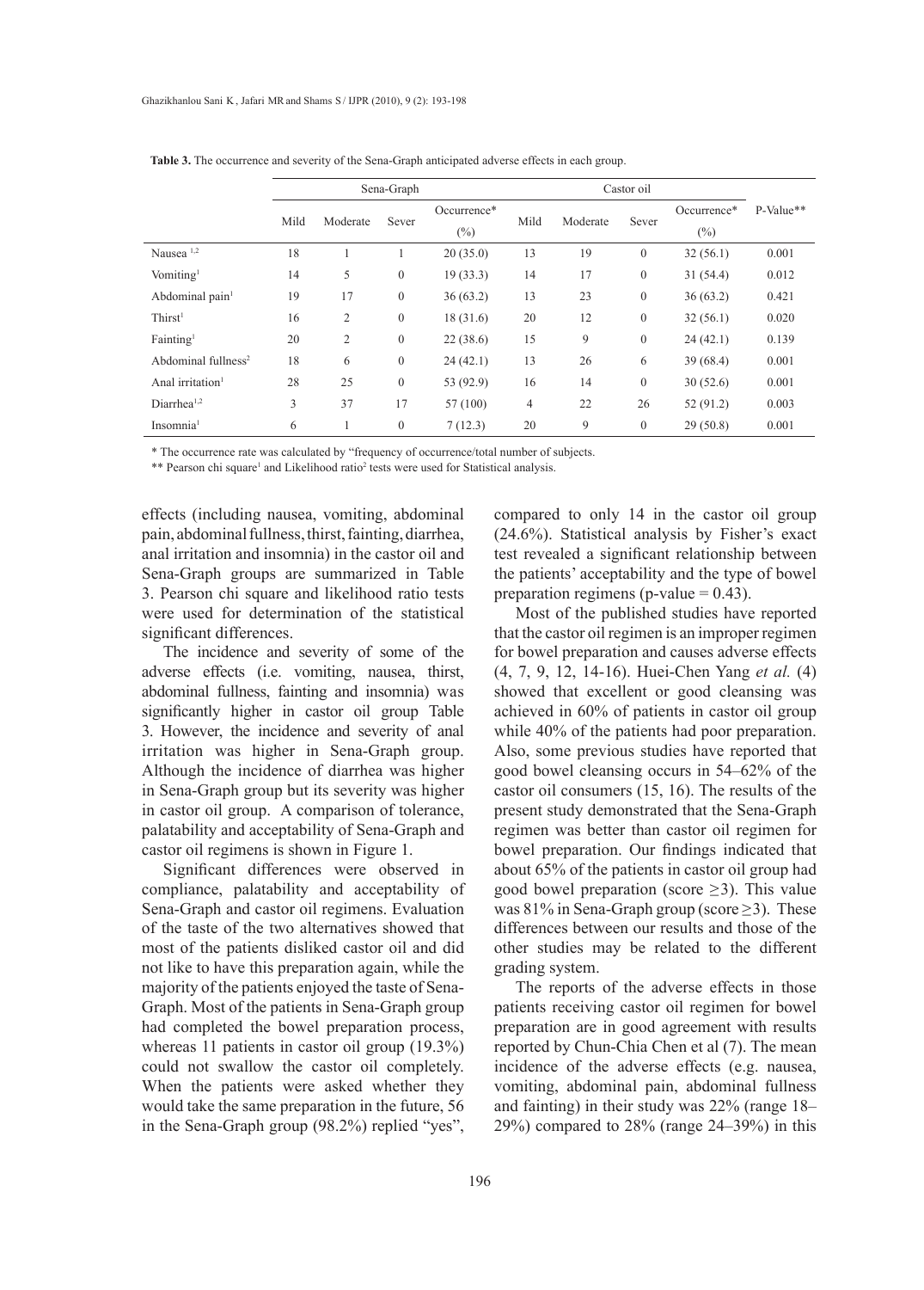

**Figure 1.** The comparison of the tolerance, palatability and acceptability of the two bowel preparation regimens.

study. Although the occurrence of some of the adverse effects (such as, vomiting, nausea, thirst, abdominal fullness, fainting and insomnia) was higher in castor oil regimen, the incidence and severity of anal irritation was higher in Sena-Graph regiment. However, the results showed that the adverse effects occurred more often in patients undergoing castor oil regimen.

To the best of our knowledge, there was not any similar study about efficacy and acceptability of Sena-Graph in Iran. Although there were some similar investigations about senna extract in other countries, due to some differences between the Sena-Graph syrup and the pure senna extract, their results could not apply to the Sena-Graph syrup.

In conclusion, there are significant differences in efficacy, adverse effects and tolerability of Sena-Graph and castor oil regimens. Sena-Graph syrup was clearly and proved to be safe and effective in bowel cleansing for radiological examinations.

#### **Acknowledgment**

This study was supported by a research grant from Irandarouk pharmaceutical Co.

#### **References**

- (1) Kumar V, Yoselevitz S and Gambert SR. Laxative use and abuse in the older adult: Part I. *Clinical Geriatrics*  $(2007)$  15: 37-42.
- (2) Tramonte SM, Brand MB, Mulrow CD, Amato MG,

O'Keefe ME and Ramirez G. The treatment of chronic constipation in adults: A systematic review. *J. Gen. Intern. Med.* (1997) 12: 15-24.

- (3) Bulmer F. Bowel preparation for rectal and colonic investigation. *Nursing Standard* (1999) 14: 32-35.
- (4) Yang HC, Sheu MH, Wang JH and Chang CY. Bowel preparation of outpatients for intravenous urography: Efficacy of castor oil versus bisacodyl. *Kaohsiung J. Med. Sci.* (2005) 21: 153-8.
- (5) Toledo TK and Dipalma JA. Colon cleansing preparation for gastrointestinal procedures. *Aliment Pharmacol. Ther.* (2001) 15: 605-611.
- Ell C, Fischbach W, Keller R, Dehe M, Mayer G, (6) Schneider B, Albrecht U and Schuette W. Randomized, blinded, prospective trial to compare the safety and efficacy of three bowel-cleansing solutions for colonoscopy (HSG-01). *Endoscopy* (2003) 35: 300-4.
- (7) Chen CC, Wai-wah NG, Chang F and Lee SD. Magnesium citrate-bisacodyl regimen proves better than castor oil for colonoscopy preparation. *J. Gastroenterol. Hepatol*. (1999) 14: 1219-1222.
- (8) Rex DK, Imperiale TF, Latinovich DR and Bratcher LL. Impact of bowel preparation on efficiency and cost of colonoscopy. *Am. J. Gastroenterol*. (2002) 97: 1687-90.
- Belsey J, Epstein O and Heresbach D. Oral bowel (9) preparation for colonoscopy. *Aliment Pharmacol. Ther.* (2006) 25: 373-384.
- (10) Gelfand DW, Chen YM and Ott DJ. Preparing the colon for the barium enema examination. *Radiol.* (1991) 178: 609-613.
- (11) Hwang KL, Chen WT, Hsiao KH, Chen HC, Huang TM, Chiu CM and Hsu GH. Prospective randomized comparison of oral sodium phosphate and polyethylene glycol lavage for colonoscopy preparation. *World J. Gastroenterol.* (2005) 11: 7486-7493.
- (12) Kolts BE, Lyles WE, Achem SR, Burton L, Geller AJ and MacMath TA. Comparison of the effectiveness